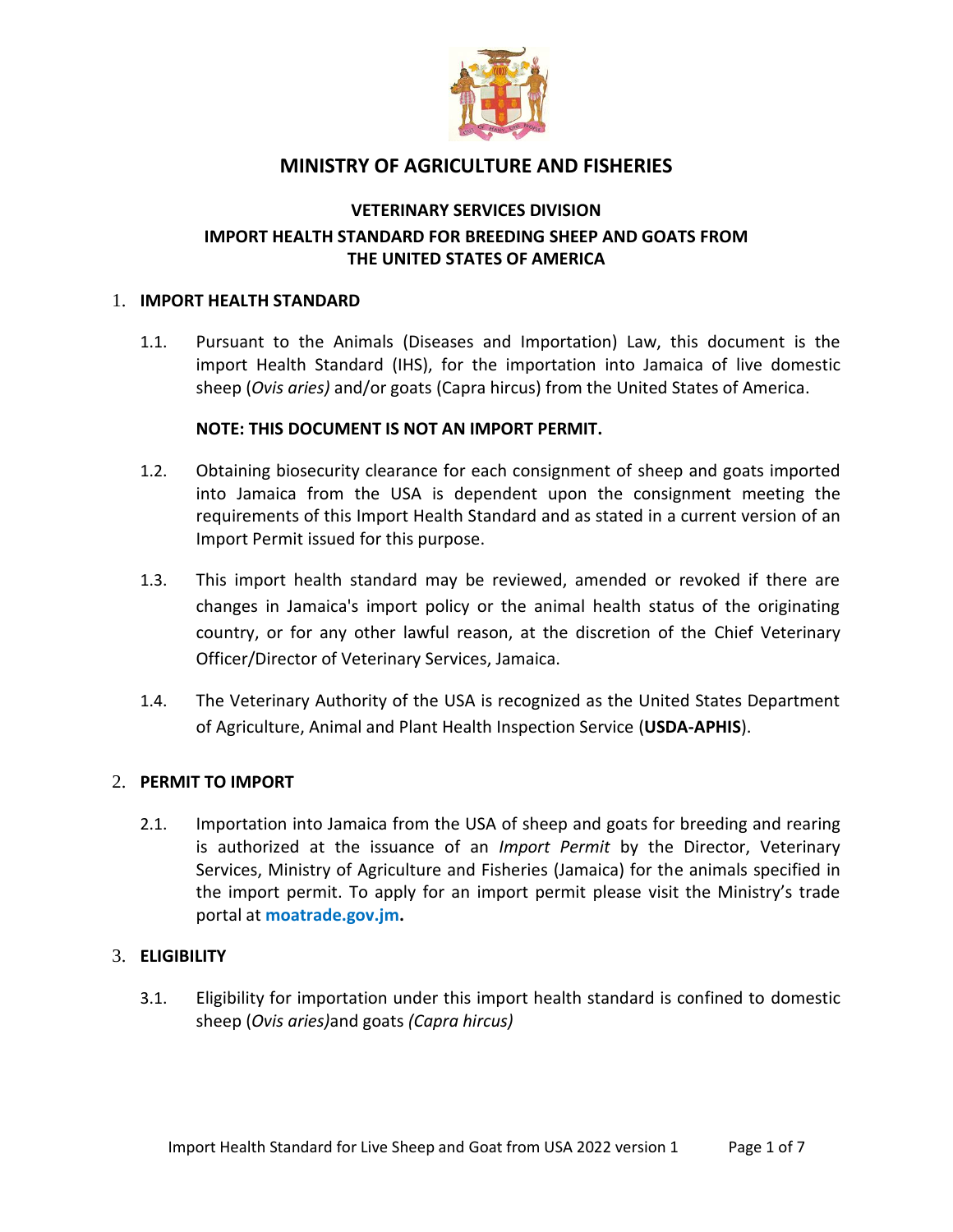The sheep and goat(s) must:

- 3.2. be sourced from holdings/farms, which have been approved by the Competent Authority (USDA-APHIS) for export*.*
- 3.3. have official identification/ an officially approved identification marker (e.g. ear tag, tattoo)
- 3.4. be in good health, physically sound and free from signs of contagious and infectious disease.
- 3.5. have met the health requirements stated in **Section 6**.

### 4. **DOCUMENTATION TO ACCOMPANY CONSIGNMENT**

Each consignment shall be accompanied by:

- 4.1. A VETERINARY IMPORT PERMIT issued by the Director, Veterinary Services Division (VSD), Ministry of Agriculture and Fisheries (Jamaica) for the importation of sheep and goats into Jamaica from USA for that specified in the permit.
- 4.2. An appropriately completed approved *Official Health Certificate,* which meets the conditions of the import permit as is stated in ZOOSANITARY CERTIFICATION (Section 6), inclusive of Embarkation Statement indicating physical examination at least twenty-four (24) hours prior to export with the following information:
	- The name and address of the consignor.
	- The name and address of the consignee.
	- The number, species and permanent identification of the animals to be exported.
	- Statement that "Each sheep/goat appears to be in good health, physically sound and free from visible symptoms of infectious disease"

The Official Health Certificate must be issued by an official veterinarian of the **United States Department of Agriculture, Animal and Plant Health Inspection Service, Veterinary Services (USDA/APHIS-VS) OR** by an accredited veterinarian authorized by the USDA **and** endorsed by a USDA/APHIS-VS veterinarian.

(The VSD Import Permit number must be specified on the Health Certificate)

- 4.3. Copy of the test results. These test results must also be submitted to the VSD at least seven (7) days prior to shipment.
- 4.4. Documentation shall be in **English**, but may be bilingual (language of exporting country/English).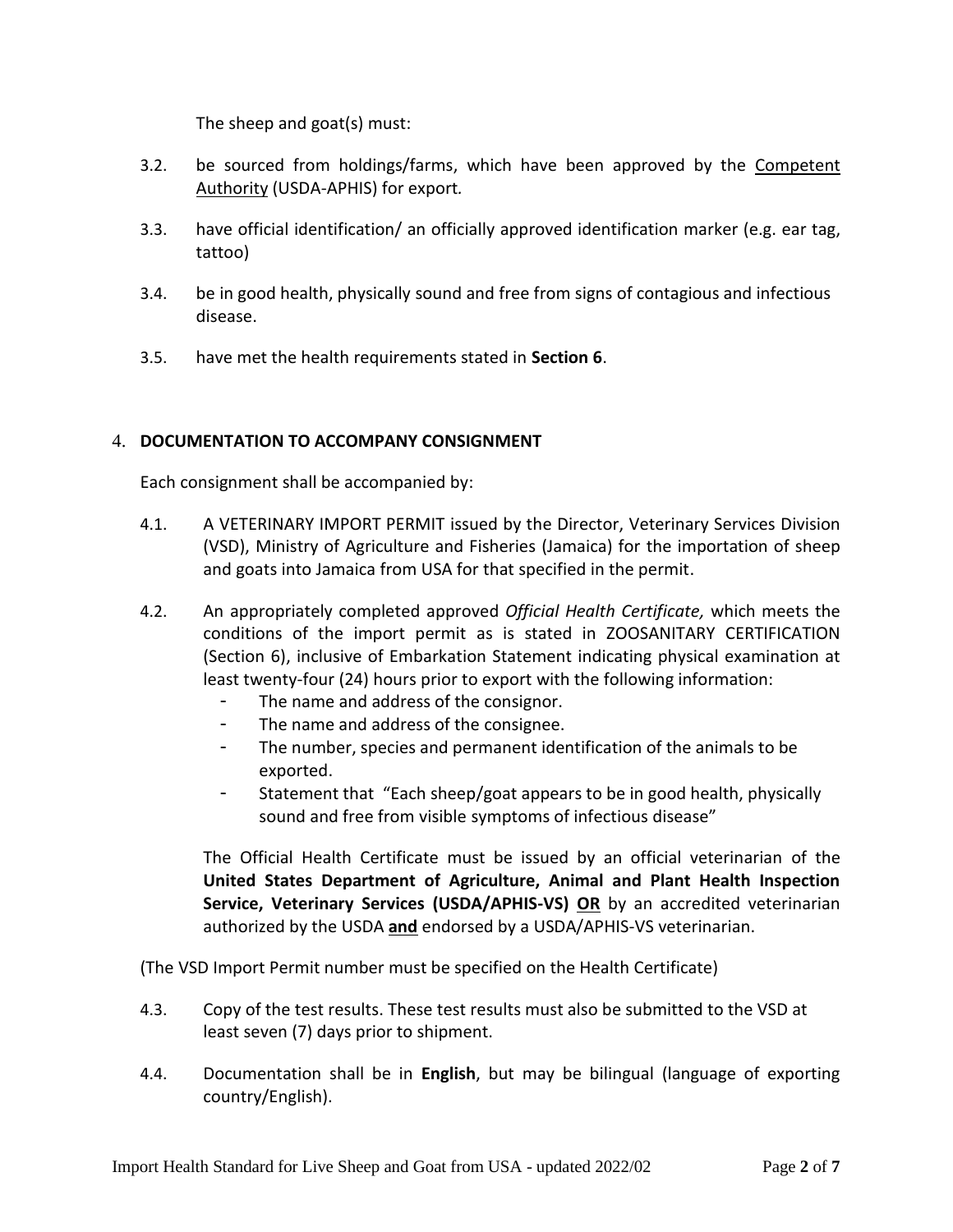4.5. It is the **importer's** responsibility to ensure that any documentation presented in accordance with the requirements of this import health standard is **original** (unless otherwise specified) and clearly legible. Failure to do so may result in delays in obtaining biosecurity direction and/or clearance or rejection of consignments.

#### 5. **BIOSECURITY CLEARANCE PROCEDURE**

- 5.1. Upon arrival in Kingston, Jamaica, which shall be the only port of entry into the island, the documentation accompanying the animals shall be inspected by an Inspector appointed under the law at the port of arrival.
- 5.2. Providing that the documentation meets all requirements noted below and the consignment meets the conditions of eligibility, every sheep and goat shall then be examined by the Inspector, who will order quarantine at the owner's expense.
- 5.3. Any sheep and goat imported into Jamaica in contravention of any condition of the import permit (of which these conditions form a part) will be seized and may be destroyed or re-exported at the owner's expense.

#### 6. **ZOOSANITARY CERTIFICATION**

#### 6.1. **COUNTRY STATUS**

- The USA is free of Akabane disease, contagious caprine pleuropneumonia (*Mycoplasma mycoides*), East Coast fever, foot-and-mouth disease, goat pox, heart water, louping ill, (Ovine encephalomyelitis), Nairobi disease, peste des petits ruminants, Rift Valley fever, sheep pox, and trypanosomiasis (Nagana)
- The ban on the feeding of meat and bone meal or greaves to ruminants has been effectively enforced in the whole country for at least (7) years.

#### 6.2. **FLOCK OF ORIGIN**

- 6.2.1. The sheep/goat(s) and the flocks/herds, from which they originate must be from premises, which fulfil the following requirements:
	- At the time of consignment, **not** be the subject of any animal health restrictions applicable to sheep and goats;
	- **Not** be located in an area, which for animal health reasons is subject to restrictive measures in accordance with the legislation of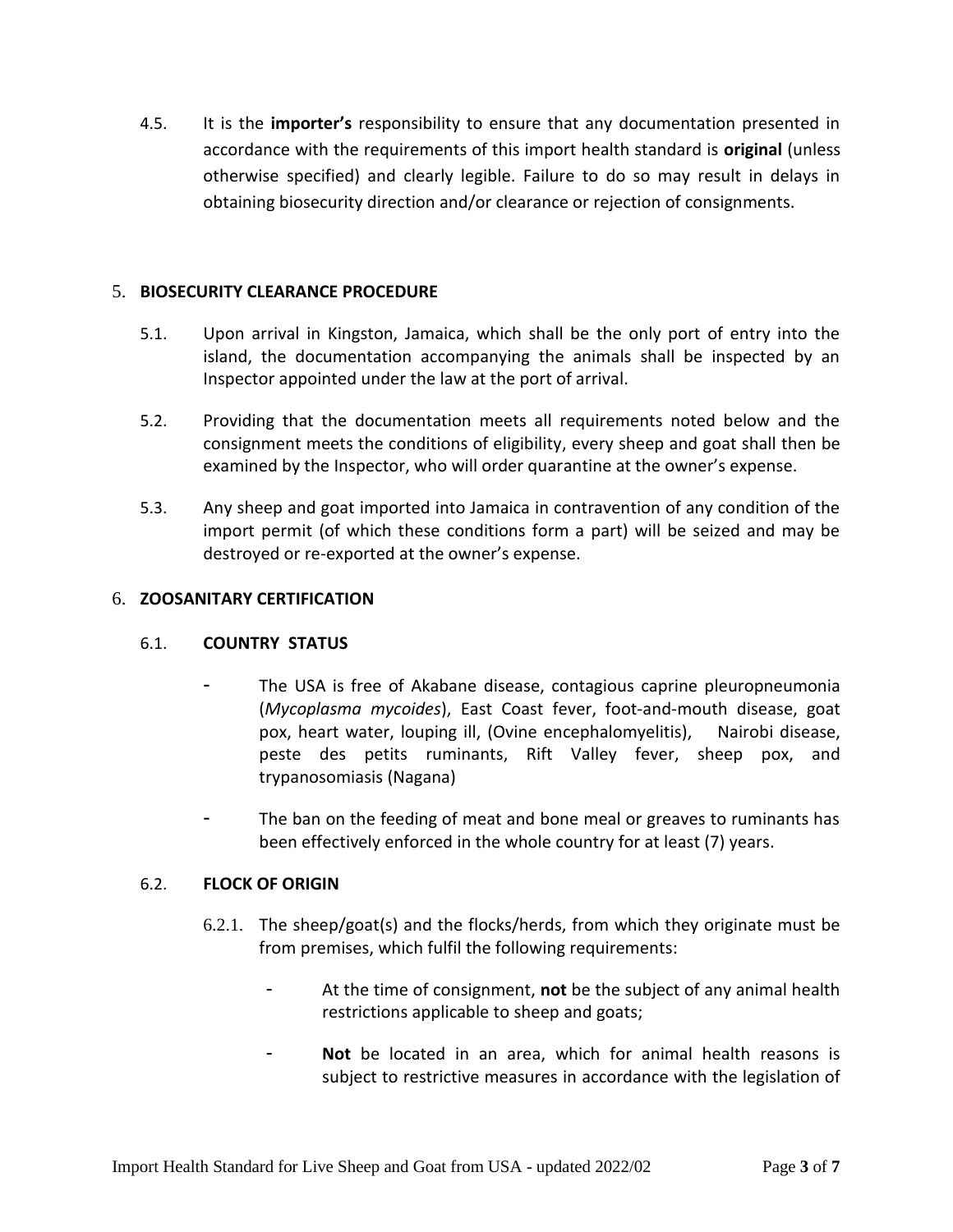the exporting country as a result of the outbreak of a disease to, which ruminants are susceptible.

- 6.2.2. The sheep/goat(s) must originate from premises, where there has/have been no clinical signs, diagnosis or epidemiological evidence of the stated diseases for the prescribe period prior to export:
	- Brucellosis (*Brucella abortus, B. mellitensis* or *B. ovis*) and scrapie **and the seven (7) years** and **seven (7) years**
	- Bovine tuberculosis (*Mycobacterium bovis*) **three (3) years**
	- Rabies, paratuberculosis (Johne's disease), vibriosis, maedi visna, and Q-Fever **and Q-Fever and Q-Fever - one (1) year**
	- Anthrax, leptospirosis, contagious agalactia **- six (6) months**
- 6.2.3. Vesicular stomatitis is notifiable in the state of birth and holding of each sheep/goat for export and there has been no reported cases,

EITHER:

| $\overline{\phantom{0}}$ | in the state, in the past              | - twenty-one (21) days |
|--------------------------|----------------------------------------|------------------------|
| OR:                      |                                        |                        |
| -                        | on the premises, for at least the past | - two (2) years        |

- 6.2.4. In regards to scrapie:
	- A. The flock(s)/herd(s) of origin of the sheep/goat(s) for export have been enrolled in the **Scrapie Free Flock Certification Programme** for at least **twelve (12) months** prior to the date of export, and there have been no diagnosed cases of scrapie during the last **seven (7) years.**

**OR**

**B.** The animals were born and raised in a compartment or farm free of Scrapie as defined in the corresponding Chapter of the OIE Terrestrial Code

**OR**

- **C**. Comply with the following requirements:

i. Were permanently identified to enable traceability to their establishment of origin;

ii. Were kept since birth in establishments, in which no case of scrapie has been confirmed during the past 7 years;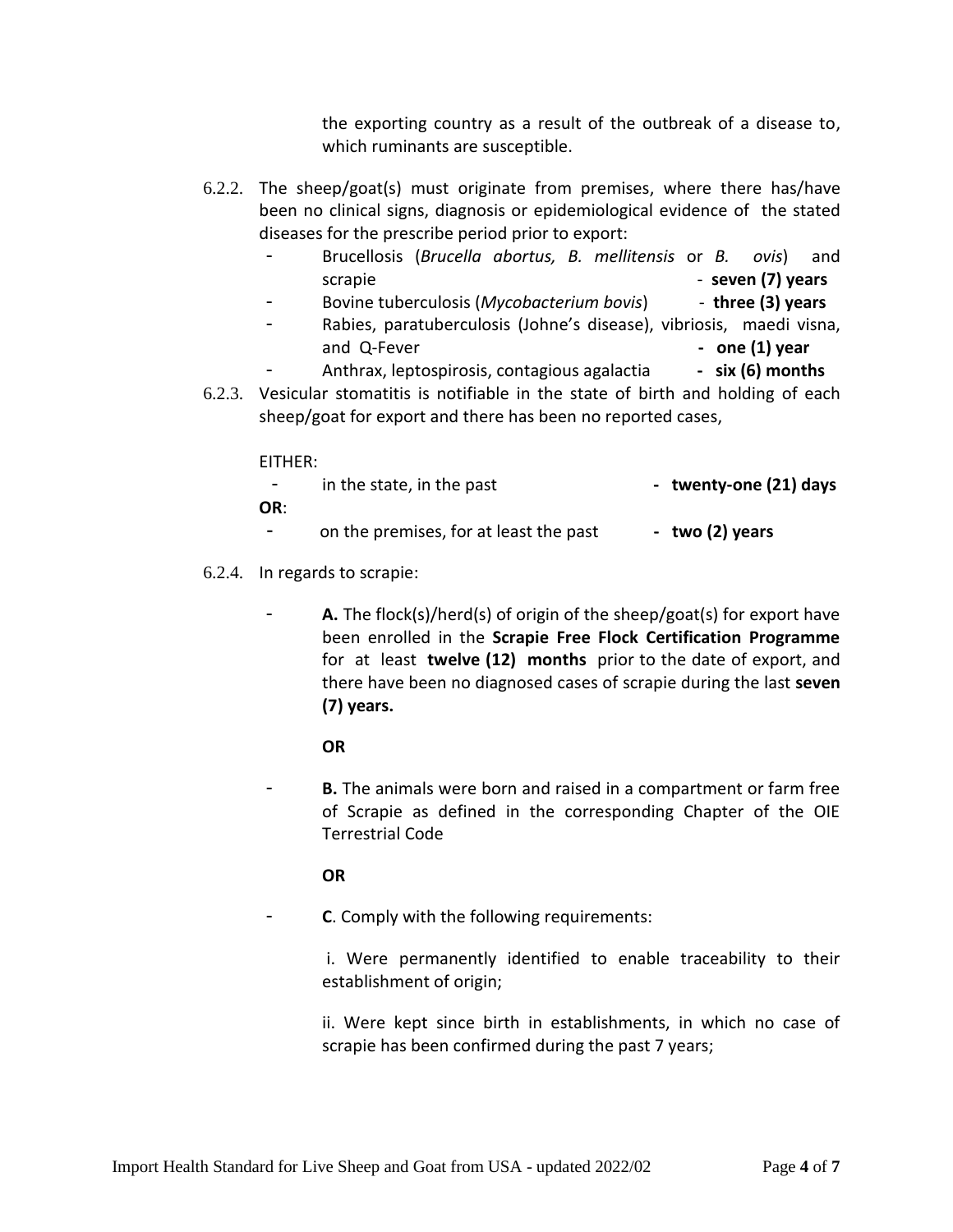iii. Showed no clinical sign of scrapie at the time of inspection for export.

### **AND**

- D. Are not offspring or siblings of ovines and caprines affected by Scrapie, and are genetically resistant to or rarely susceptible to scrapie in compliance with statement 6.3.1 below.
- E. Originate from an exporting country that adopts the measures recommended by the OIE Terrestrial Code to manage the animal health risks associated with the presence of the scrapie agent in sheep and goats.
- F. The disease is compulsorily notifiable in the exporting country.
- **G.** The flock(s)/herd(s) associated with the source herds have not been designated as a scrapie infected, scrapie exposed or suspicious herd.

### 6.3. **INDIVIDUAL ANIMALS**

- 6.3.1. The sheep/goat(s) must have been born in the USA or legally imported into the country and free from all quarantine restrictions since birth or for at least the twelve (12) month period immediately prior to their entry into isolation for export to Jamaica.
	- The sheep/goat(s) must not be the progeny of related animals and free from hereditary diseases (e.g. entropion, cleft palate, parrot mouth, undershot jaw, cryptorchidism, hernias, abdominal impaction, spider lamb syndrome and prolapses (vaginal, rectal)).
	- The sheep should be genetically resistant to or rarely susceptible to scrapie, i.e., with alleles **AA RR** or **AA QR**, where amino acid, alanine (A) is at codon 136 and glutamine (Q) at codon 171 (histamine (H) or lysine (K) at 171 is treated as a Q). Goats should be genetically resistant to scrapie, with **S146** or **K222** alleles.
- 6.3.2. The sheep/goats must not be vaccinated against the diseases listed in Section 6.1.
- 6.3.3. Each sheep/goat was treated with a broad spectrum preparation effective against gastrointestinal parasites and both adult and immature forms of *Fasicola hepatica* during the first **forty-eight (48) hours** of the pre- export quarantine; gave a zero parasite egg count to a fecal flotation concentration test carried out at least **seven (7) days** after the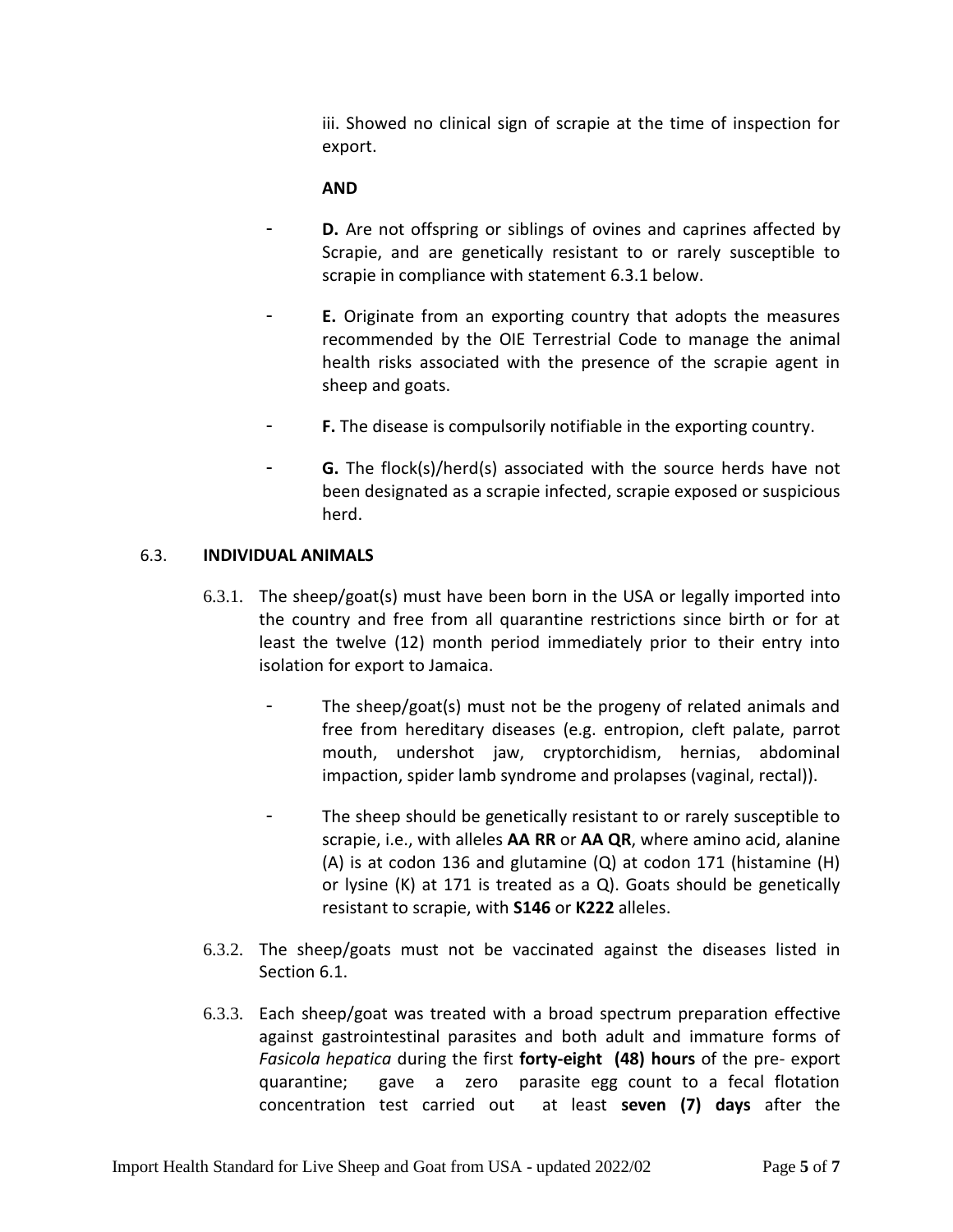anthelminthic treatment as stated above or re-treated according to the manufacturer's requirement;

- 6.3.4. Each sheep/goat must undergo pre-export quarantine in premises approved under the supervision of the USDA/APHIS, constructed in such a manner so as to protect from insect vectors such as Culicoides and prevent comingling with non-quarantined animals, for at least **twenty-one (21) days** immediately prior to the scheduled date of export, or **twenty-eight (28) days** if the state of origin has a common border with a state or country considered infected with vesicular stomatitis.
- 6.3.5. Within **seven (7) days** prior to export, the animals were examined and treated for ectoparasites using products registered in the United States of America for that purpose and according to the product's/manufacturer's specifications. (The product, concentration, dose and date of treatment must be recorded on the health certificate).
- 6.3.6. While in the pre-export quarantine, each sheep/goat should be subjected to the following tests with negative results (date of test should be indicated):
	- Tuberculosis- intradermal Tuberculin test
	- Bluetongue c-ELISA,(positive c-ELISA must be negative by PCR)
	- Brucellosis (*B. abortus, B. mellitensis or B. ovis*): BBAT or c-ELISA or FPA
	- Leptospirosis –

EITHER:

- ELISA

OR:

- Treated with two (2) doses of a long acting oxytetracycline at a dose of 20 mg/kg bodyweight at ten (10) days interval or other appropriate preparation. The final treatment is to be given within seventy-two (72) hours prior to the scheduled export.
- 6.3.7. All diagnostic tests must be conducted at a laboratory approved by the veterinary authority of USA to conduct export testing, and laboratory result sheets attached.
- 6.3.8. Animals are to be vaccinations against the following, not less than fourteen (14) days prior to export.
	- Haemorrhagic Septicaemia; *Clostridium septicum* and *Clostridium chauvoei*